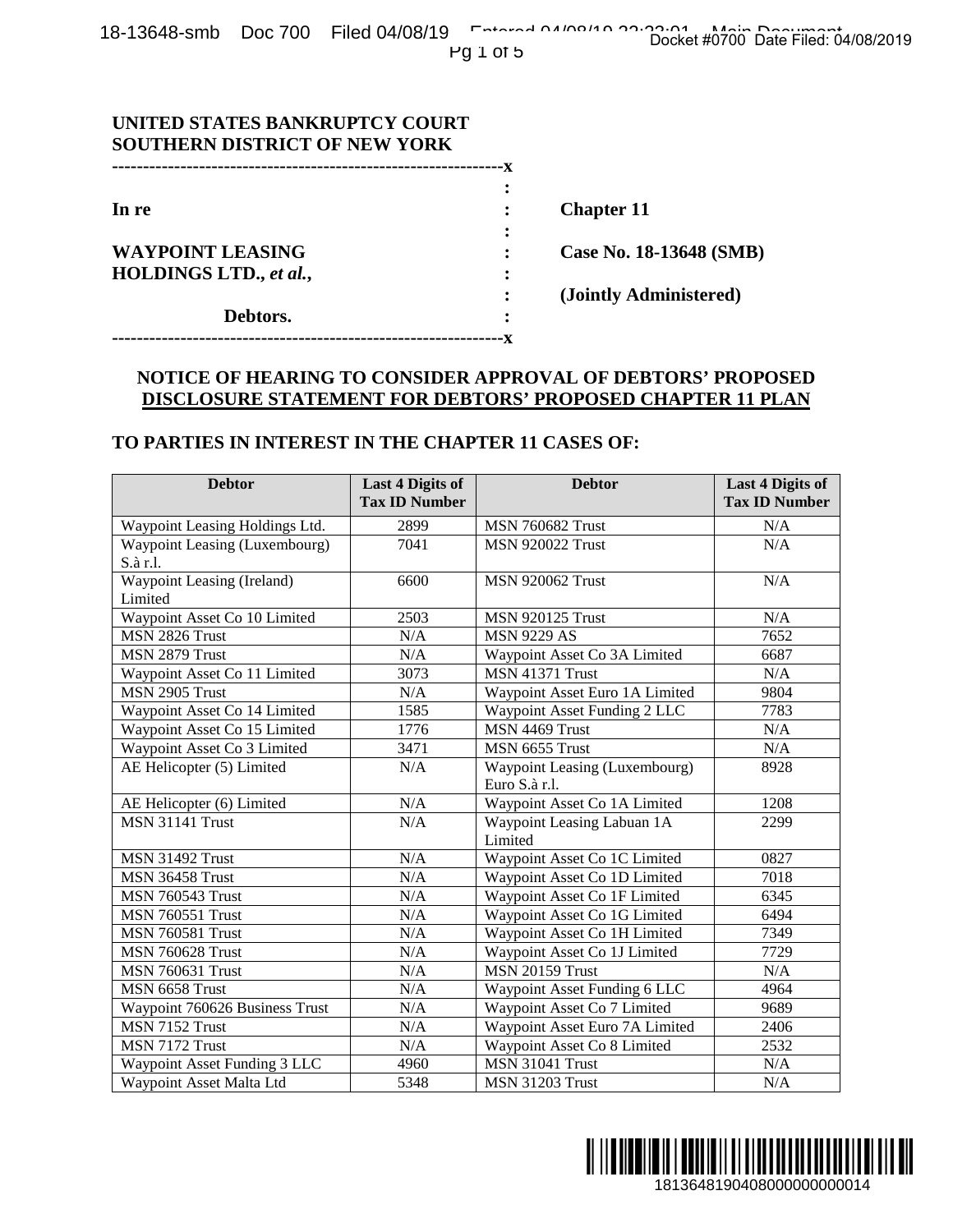## 18-13648-smb Doc 700 Filed 04/08/19 Entered 04/08/19 22:23:01 Main Document Pg 2 of 5

| <b>Debtor</b>                        | <b>Last 4 Digits of</b><br><b>Tax ID Number</b> | <b>Debtor</b>                        | <b>Last 4 Digits of</b><br><b>Tax ID Number</b> |
|--------------------------------------|-------------------------------------------------|--------------------------------------|-------------------------------------------------|
| Waypoint Leasing Labuan 3A           | 8120                                            | <b>MSN 31578 Trust</b>               | N/A                                             |
| Limited                              |                                                 |                                      |                                                 |
| Waypoint Leasing UK 3A Limited       | 0702                                            | <b>MSN 760617 Trust</b>              | N/A                                             |
| Waypoint Asset Co 4 Limited          | 0301                                            | <b>MSN 760624 Trust</b>              | N/A                                             |
| Waypoint Asset Co 5 Limited          | 7128                                            | <b>MSN 760626 Trust</b>              | N/A                                             |
| Waypoint Asset Co 1K Limited         | 2087                                            | <b>MSN 760765 Trust</b>              | N/A                                             |
| <b>MSN 14786 Trust</b>               | N/A                                             | <b>MSN 920063 Trust</b>              | N/A                                             |
| MSN 2047 Trust                       | N/A                                             | <b>MSN 920112 Trust</b>              | N/A                                             |
| MSN 2057 Trust                       | N/A                                             | Waypoint 206 Trust                   | N/A                                             |
| Waypoint Asset Co 5B Limited         | 2242                                            | Waypoint 407 Trust                   | N/A                                             |
| Waypoint Leasing UK 5A Limited       | 1970                                            | Waypoint Asset Euro 1B Limited       | 3512                                            |
| Waypoint Asset Co 6 Limited          | 8790                                            | Waypoint Asset Euro 1C Limited       | 1060                                            |
| <b>MSN 31042 Trust</b>               | N/A                                             | <b>MSN 20012 Trust</b>               | N/A                                             |
| <b>MSN 31295 Trust</b>               | N/A                                             | <b>MSN 20022 Trust</b>               | N/A                                             |
| <b>MSN 31308 Trust</b>               | N/A                                             | <b>MSN 20025 Trust</b>               | N/A                                             |
| <b>MSN 920119 Trust</b>              | N/A                                             | <b>MSN 920113 Trust</b>              | N/A                                             |
| Waypoint Asset Funding 8 LLC         | 4776                                            | Waypoint Asset Co Germany            | 5557                                            |
|                                      |                                                 | Limited                              |                                                 |
| Waypoint Leasing UK 8A Limited       | 2906                                            | <b>MSN 31046 Trust</b>               | N/A                                             |
| Waypoint Leasing US 8A LLC           | 8080                                            | MSN 41511 Trust                      | N/A                                             |
| <b>Waypoint Asset Company Number</b> | 6861                                            | <b>MSN 760608 Trust</b>              | N/A                                             |
| 1 (Ireland) Limited                  |                                                 |                                      |                                                 |
| Waypoint Asset Euro 1D Limited       | 1360                                            | <b>MSN 89007 Trust</b>               | N/A                                             |
| Waypoint Asset Co 1L Limited         | 2360                                            | <b>MSN 920141 Trust</b>              | N/A                                             |
| Waypoint Asset Co 1M Limited         | 5855                                            | <b>MSN 920152 Trust</b>              | N/A                                             |
| Waypoint Asset Co 1N Limited         | 3701                                            | <b>MSN 920153 Trust</b>              | N/A                                             |
| Waypoint Asset Euro 1G Limited       | 4786                                            | <b>MSN 920273 Trust</b>              | N/A                                             |
| Waypoint Asset Funding 1 LLC         | 7392                                            | <b>MSN 920281 Trust</b>              | N/A                                             |
| Waypoint Leasing UK 1B Limited       | 0592                                            | MSN 9205 Trust                       | N/A                                             |
| Waypoint Leasing UK 1C Limited       | 0840                                            | MSN 9229 Trust                       | N/A                                             |
| Waypoint Asset Company Number        | 7847                                            | <b>Waypoint Leasing Services LLC</b> | 8965                                            |
| 2 (Ireland) Limited                  | N/A                                             |                                      |                                                 |
| Waypoint 2916 Business Trust         |                                                 |                                      |                                                 |

**PLEASE TAKE NOTICE THAT** on April 8, 2019, by Waypoint Leasing Holdings Ltd. and certain of its subsidiaries and affiliates, as debtors and debtors in possession in the above-captioned cases (collectively, the "**Debtors**"), filed a motion (the "**Motion**") (ECF No. 699) for approval of the *Disclosure Statement for Chapter 11 Plan of Liquidation of Waypoint Leasing Holdings Ltd. and Its Affiliated Debtors* (as it may be amended, modified, and supplemented, the "**Disclosure Statement**") (ECF No. 697) in connection with the *Chapter 11 Plan of Liquidation of Waypoint Leasing Holdings Ltd. and Its Affiliated Debtors* (as it may be amended, modified, and supplemented from time to time, the "**Plan**") (ECF No. 696) pursuant to section 1125 of chapter 11 of title 11 of the United States Code (the "**Bankruptcy Code**").

## **PLEASE TAKE FURTHER NOTICE THAT**:

1. A hearing (the "**Hearing**") will be held before the Honorable Stuart M. Bernstein, United States Bankruptcy Judge, in Room 723 of the United States Bankruptcy Court for the Southern District of New York, One Bowling Green, New York, New York 10004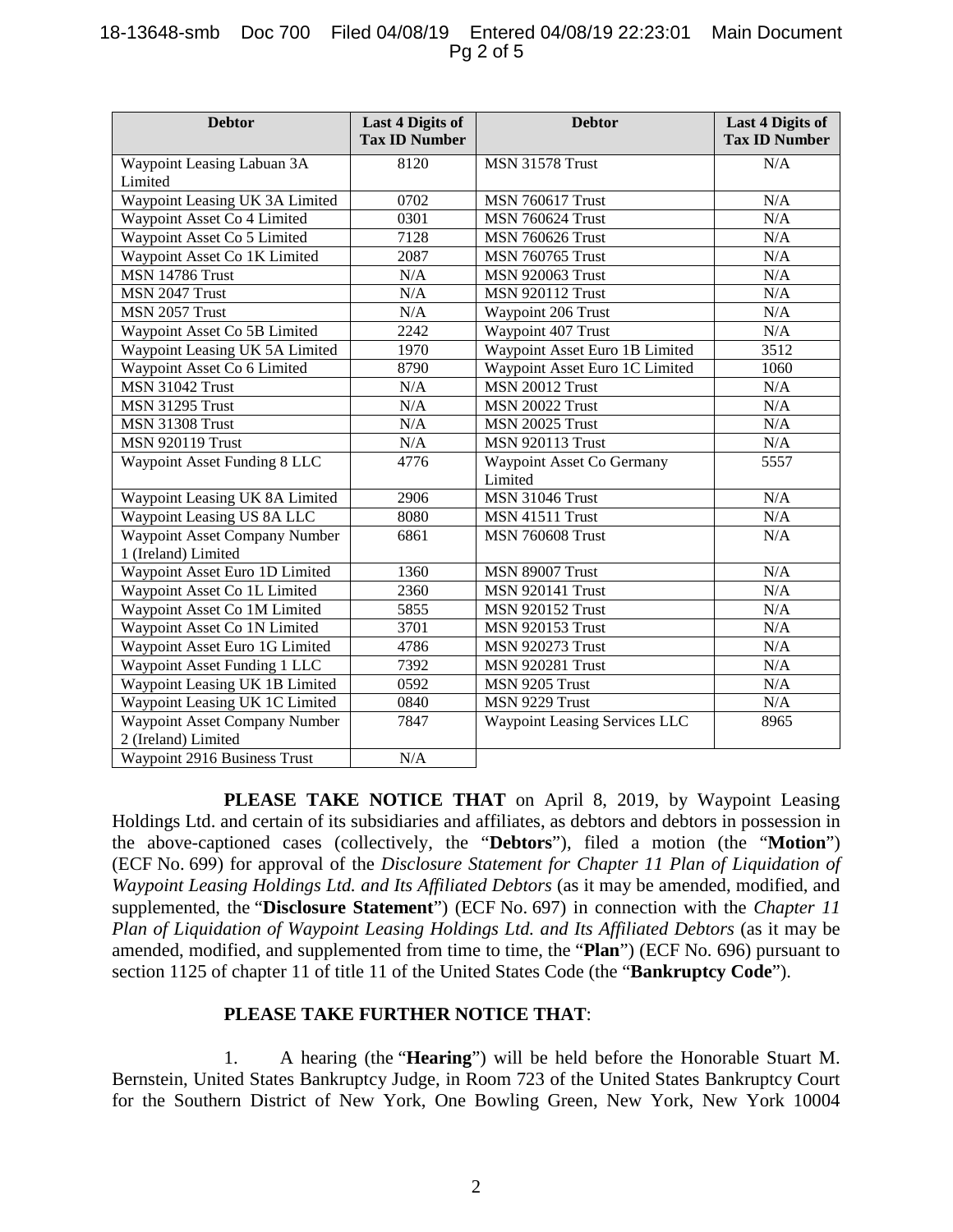#### 18-13648-smb Doc 700 Filed 04/08/19 Entered 04/08/19 22:23:01 Main Document Pg 3 of 5

(the "**Bankruptcy Court**"), on **May 16, 2019 at 10:00 a.m. (prevailing Eastern Time)**, or as soon thereafter as counsel may be heard, to consider the Motion and entry of an order finding, among other things, that the Disclosure Statement contains "adequate information" within the meaning of section 1125 of the Bankruptcy Code, and approving the Disclosure Statement.

2. The Disclosure Statement and the Plan are on file with the Clerk of the Bankruptcy Court (the "**Clerk**") and may be examined by interested parties on the Bankruptcy Court's electronic docket for the Debtors' chapter 11 cases, which can be found at http://www.kccllc.net/waypointleasing and http://nysb.uscourts.gov (a PACER login and password are required to access documents on the Court's website and can be obtained through the PACER Service Center at www.pacer.psc.uscourts.gov). Copies of the Disclosure Statement and Plan may also be examined by interested parties during normal business hours at the office of the Clerk.

3. Copies of the Disclosure Statement and Plan may be obtained by written request to the Debtors' solicitation agent, Kurtzman Carson Consultants LLC (the "**Solicitation Agent**"), Waypoint Ballot Processing Center c/o KCC, 2335 Alaska Avenue, El Segundo, CA 90245. The Solicitation Agent is not authorized to, and will not, provide legal advice.

4. Any responses or objections (the "**Objections**") to the Motion or approval of the Disclosure Statement or any of the other relief sought by the Debtors in connection with approval of the Disclosure Statement must be in writing, state the name and address of the objecting party and the amount and nature of the Claim or Interest of such party, and state with particularity the basis and nature of any objection or response and include, where appropriate, proposed language to be incorporated into the Disclosure Statement to resolve any such objection or response, conform to the Federal Rules of Bankruptcy Procedures and the Local Bankruptcy Rules, and be filed with the Bankruptcy Court (a) by attorneys practicing in the Bankruptcy Court, including attorneys admitted *pro hac vice*, electronically in accordance with General Order M-399 (which can be found at www.nysb.uscourts.gov), and (b) by all other parties in interest, on a CD-ROM, in text-searchable portable document format (PDF) (with a hard copy delivered directly to Chambers), in accordance with the customary practices of the Bankruptcy Court and General Order M-399, to the extent applicable, and served in accordance with General Order M-399 and the *Final Order Pursuant to 11 U.S.C. § 105(a) and Fed. R. Bankr. P. 1015(c), 2002(m) and 9007 Implementing Certain Notice and Case Management Procedures* (ECF No. 155), so as to be filed and received no later than **May 9, 2019 at 4:00 p.m. (prevailing Eastern Time)** (the "**Objection Deadline**"), on the following parties:

| <b>Counsel to Debtors</b>  | <b>Office of the United States Trustee</b> | <b>Counsel to Macquarie PF Inc.</b> |
|----------------------------|--------------------------------------------|-------------------------------------|
| Weil, Gotshal & Manges LLP | 201 Varick Street, Room 1006               | Paul Hastings LLP                   |
| 767 Fifth Avenue           | New York, New York 10014                   | 71 South Wacker Drive Suite 4500    |
| New York, New York 10153   | Andrea Schwartz<br>Attn:                   | Chicago, Illinois 60606             |
| Gary T. Holtzer<br>Attn:   |                                            | Chris Dickerson<br>Attn:            |
| Robert J. Lemons           |                                            | Nathan Gimpel                       |
| Kelly DiBlasi              |                                            | <b>Mark Pollack</b>                 |
|                            |                                            | Michael Whalen                      |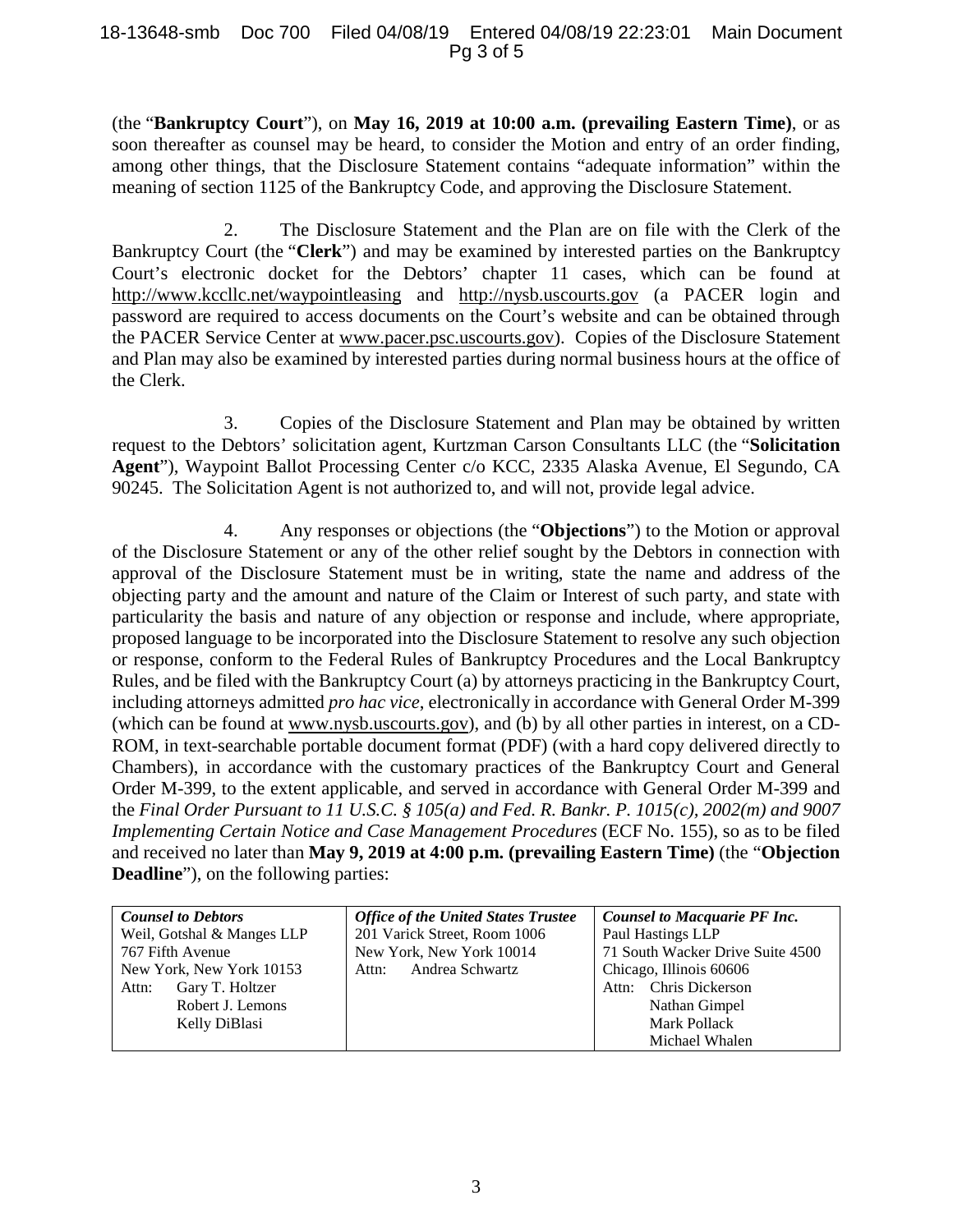## 18-13648-smb Doc 700 Filed 04/08/19 Entered 04/08/19 22:23:01 Main Document Pg 4 of 5

| <b>Counsel to Wells Fargo Bank,</b>  | <b>Counsel to SunTrust Bank</b>   | <b>Counsel to Sumitomo Mitsui</b>    |
|--------------------------------------|-----------------------------------|--------------------------------------|
| N.A.                                 | Alston & Bird LLP                 | <b>Banking Corporation, Brussels</b> |
| Akin Gump Strauss Hauer & Feld       | One Atlantic Center               | <b>Branch</b>                        |
| <b>LLP</b>                           | 1201 West Peachtree Street, Suite | Clifford Chance US LLP               |
| 100 Pearl Street, 14th Floor         | 4900                              | 31 West 52nd Street                  |
| Hartford, Connecticut 06103          | Atlanta, Georgia 30309            | New York, New York 10019             |
| <b>Renee Dailey</b><br>Attn:         | Rick Blumen<br>Attn:              | Jennifer DeMarco<br>Attn:            |
| Katherine Lindsay                    | David Wender                      | Robert Johnson                       |
| <b>Counsel to Airbus Helicopters</b> | <b>Counsel to BNP Paribas</b>     | <b>Counsel to Bank of Utah</b>       |
| <b>Financial Services Limited</b>    | Mayer Brown LLP                   | Norton Rose Fulbright US LLP         |
| Dentons LLP                          | 1221 Avenue of the Americas       | 1301 Avenue of the Americas          |
| 1221 Avenue of the Americas          | New York, New York 10020          | New York, New York 10019             |
| New York, New York 10020             | <b>Scott Zemser</b><br>Attn:      | <b>Howard Beltzer</b><br>Attn:       |
| Lee Whidden<br>Attn:                 | <b>Brian Trust</b>                | James Copeland                       |
| <b>Counsel to Lombard North</b>      | <b>Counsel to Macquarie</b>       | Counsel to Wells Fargo Bank, N.A.    |
| <b>Central PLC</b>                   | <b>Vedder Price</b>               | Mayer Brown LLP                      |
| Sullivan & Cromwell LLP              | 1633 Broadway, 47th Floor         | 1221 Avenue of the Americas          |
| 125 Broad Street                     | New York, New York 10019          | New York, New York 10020             |
| New York, New York 10004             | Attn: Michael Edelman             | Frederick Hyman<br>Attn:             |
| <b>Andrew Dietderich</b><br>Attn:    |                                   | <b>Scott Zemser</b>                  |
| Brian Glueckstein                    |                                   |                                      |
| <b>Counsel to the Sponsors</b>       |                                   |                                      |
| Willkie Farr & Gallagher LLP         |                                   |                                      |
| 787 Seventh Avenue                   |                                   |                                      |
| New York, New York 10019             |                                   |                                      |
| Leonard Klingbaum<br>Attn:           |                                   |                                      |
| <b>Jason Pearl</b>                   |                                   |                                      |

# **IF ANY OBJECTION TO THE DISCLOSURE STATEMENT IS NOT FILED AND SERVED AS PRESCRIBED HEREIN, THE OBJECTING PARTY MAY BE BARRED FROM OBJECTING TO THE ADEQUACY OF THE DISCLOSURE STATEMENT AND MAY NOT BE HEARD AT THE HEARING.**

5. Upon approval of the Disclosure Statement by the Bankruptcy Court, holders of claims against the Debtors who are entitled to vote on the Plan will receive ballots, a copy of the Plan and Disclosure Statement, instructions on how to vote on to accept or reject the Plan, and other related documents, unless otherwise ordered by the Bankruptcy Court.

6. The Hearing may be adjourned from time to time without further notice other than by an announcement in Bankruptcy Court of such adjournment on the date scheduled for the Hearing or as indicated in any notice of agenda of matters scheduled for hearing filed by the Debtors with the Bankruptcy Court.